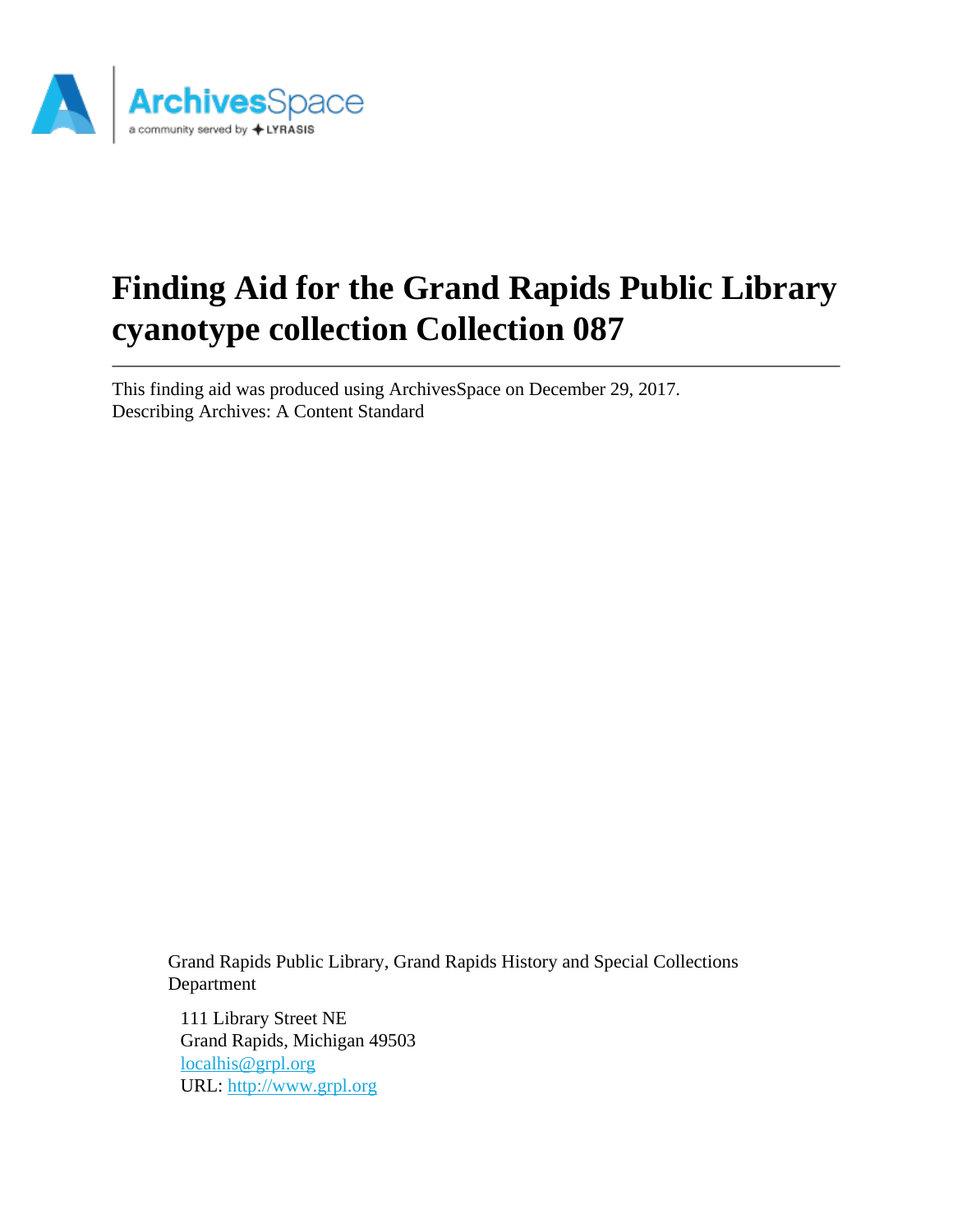# <span id="page-1-0"></span>**Table of Contents**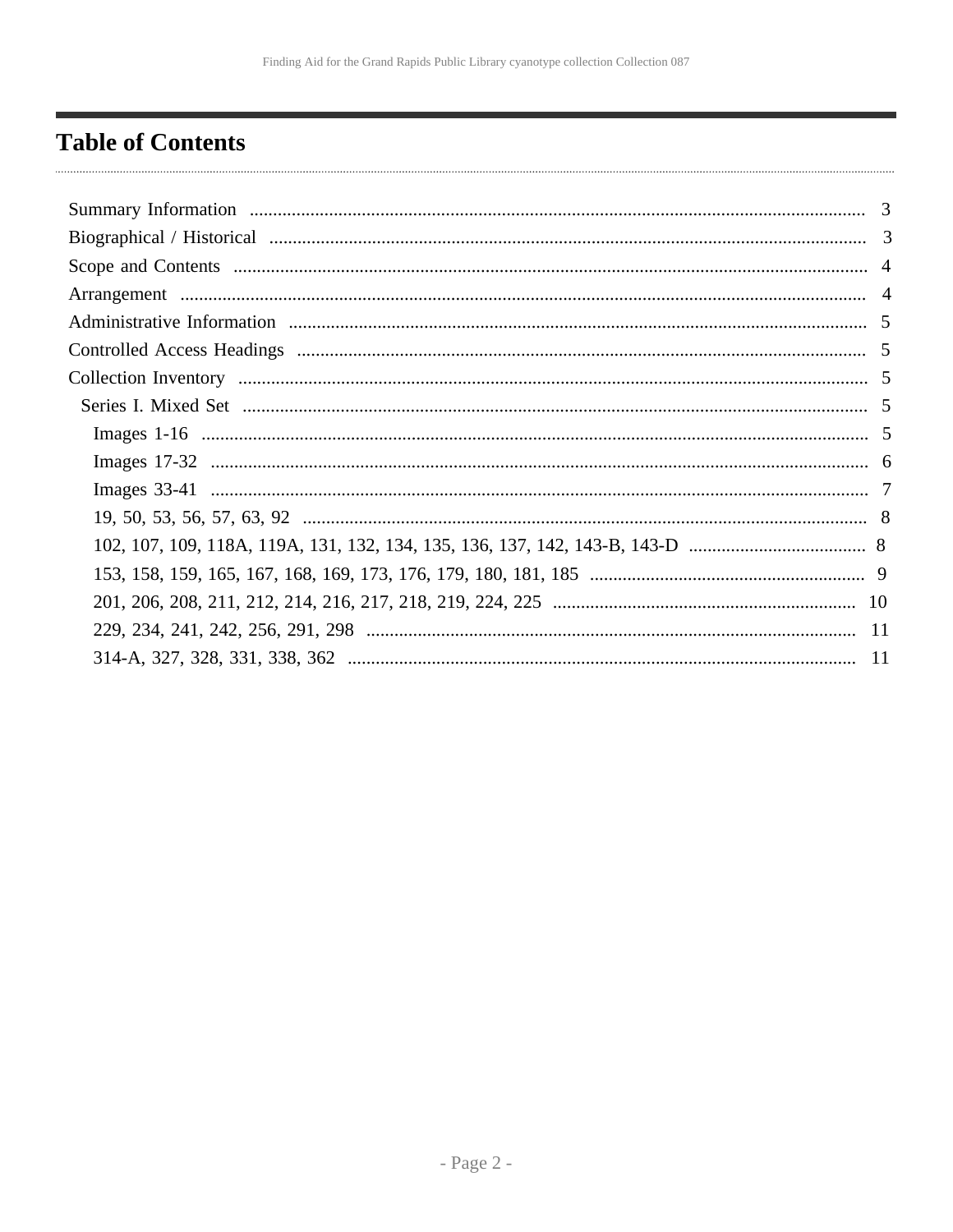# <span id="page-2-0"></span>**Summary Information**

| <b>Repository:</b>                              | Grand Rapids Public Library, Grand Rapids History and Special<br><b>Collections Department</b>                                                                                                                                                                                                                                                                                                                                                                                                                                                                                                                                                                                                                                                                                                                                                                                                                                                                                                                                                                                |
|-------------------------------------------------|-------------------------------------------------------------------------------------------------------------------------------------------------------------------------------------------------------------------------------------------------------------------------------------------------------------------------------------------------------------------------------------------------------------------------------------------------------------------------------------------------------------------------------------------------------------------------------------------------------------------------------------------------------------------------------------------------------------------------------------------------------------------------------------------------------------------------------------------------------------------------------------------------------------------------------------------------------------------------------------------------------------------------------------------------------------------------------|
| <b>Title:</b>                                   | Grand Rapids Public Library cyanotype collection                                                                                                                                                                                                                                                                                                                                                                                                                                                                                                                                                                                                                                                                                                                                                                                                                                                                                                                                                                                                                              |
| ID:                                             | Collection 087                                                                                                                                                                                                                                                                                                                                                                                                                                                                                                                                                                                                                                                                                                                                                                                                                                                                                                                                                                                                                                                                |
| Date [inclusive]:                               | circa 1880-1900                                                                                                                                                                                                                                                                                                                                                                                                                                                                                                                                                                                                                                                                                                                                                                                                                                                                                                                                                                                                                                                               |
| <b>Physical Description:</b>                    | 1.1 Linear Feet Two boxes                                                                                                                                                                                                                                                                                                                                                                                                                                                                                                                                                                                                                                                                                                                                                                                                                                                                                                                                                                                                                                                     |
| <b>Physical Description:</b><br>Language of the | Images #1-36 have been adhered to either side of a buff colored,<br>textured paper. The paper is acidic, which in the case of cyanotypes<br>is less likely to reduce fading. No information is available on the<br>specific nature of the paper or the adhesive used. Images have been<br>placed on both the front and the back of the buff paper support. Any<br>identifications are written on the buff paper. Image and support<br>are enclosed with a plastic photo sleeve, probably Polyguard, via<br>Hollinger. This is believed to protect the image from the possible bad<br>effects of the acid-free (alkaline) file folders. Several photoprints are<br>housed in the same folder. A better housing, in a box and neutral sleeve<br>closer to the correct size of the paper, may be indicated in the future.<br>Images #37-41 are attached to board, and in a plastic sleeve. Images<br>#38-41 are 8 x 10 including board. Apparently, black and white copy<br>negatives have been made of all items, probably within the last 10-20<br>years. 8/24/2001<br>English |
| <b>Material:</b>                                |                                                                                                                                                                                                                                                                                                                                                                                                                                                                                                                                                                                                                                                                                                                                                                                                                                                                                                                                                                                                                                                                               |
| Abstract:                                       | The Grand Rapids Public Library cyanotypes collection is a devised<br>collection containing cyanotype images. The images include views<br>of Grand Rapids, Michigan, houses, house interiors, John Ball Park<br>and the 1900 break in the city's water reservoir. The collection also<br>contains a set of 56 images of vehicles manufactured by the Couple<br>Gear Company.                                                                                                                                                                                                                                                                                                                                                                                                                                                                                                                                                                                                                                                                                                  |
|                                                 |                                                                                                                                                                                                                                                                                                                                                                                                                                                                                                                                                                                                                                                                                                                                                                                                                                                                                                                                                                                                                                                                               |

**^** [Return to Table of Contents](#page-1-0)

### <span id="page-2-1"></span>**Biographical / Historical**

Cyanotypes are one of several photo processes based on the ferric process, also called iron printing. The familiar blue color in architectural blueprints is due to the similarities in the chemicals used in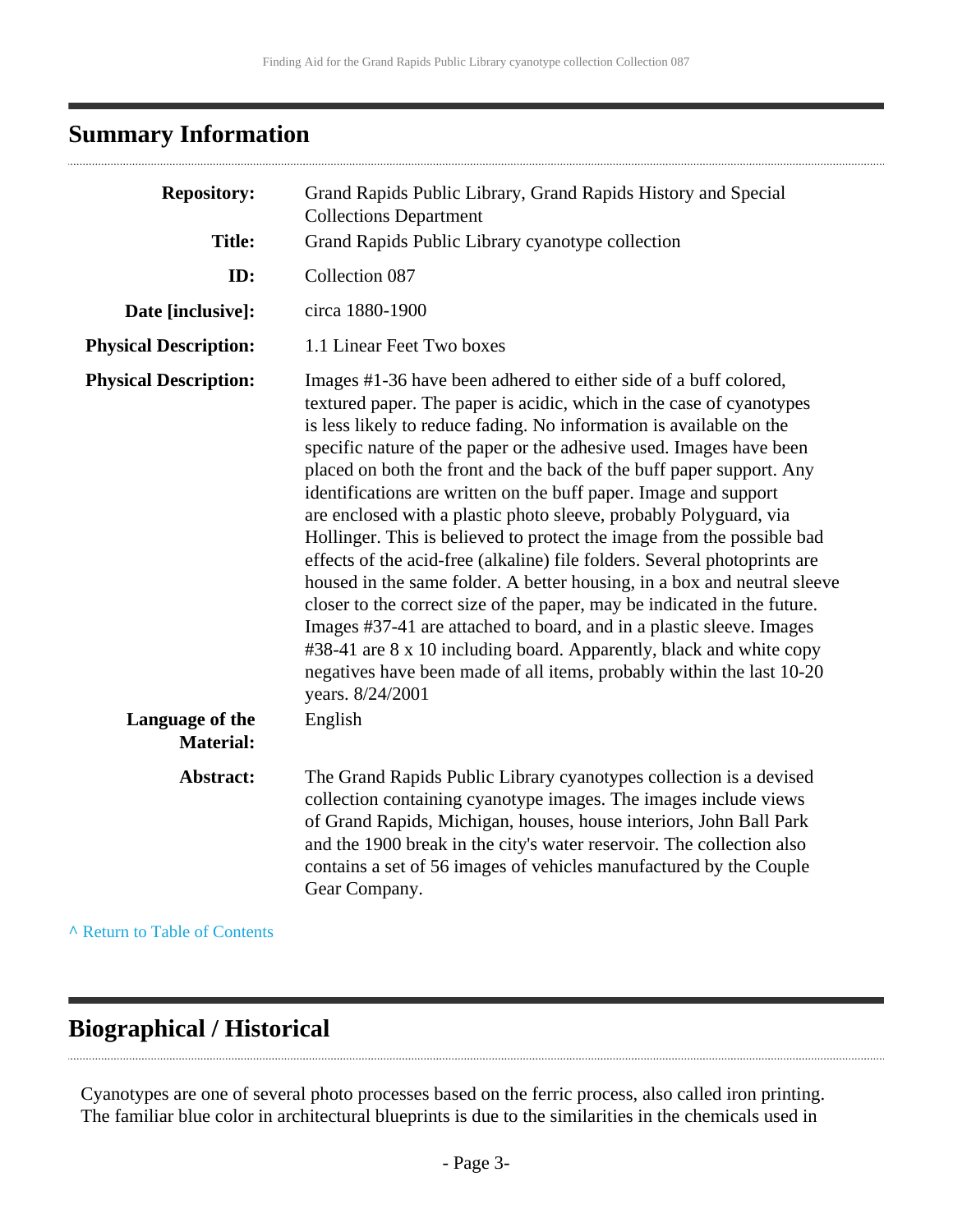their production. Cyanotypes were invented in 1842 by Sir John Herschel, and are considered the first permanent photographic process. Though considered permanent, they fade in contact with alkaline substances or from extended exposure to light. In the latter case, many faded cyanotypes will regenerate their blue color after resting in the dark. The concern with alkaline fading affects the type of paper chosen for use in making the print, as well as the nature of the materials used in archival storage. Known to be popular with amateurs who could easily make the prints at home for postcards or other keepsakes, cyanotypes were sometimes also printed on cloth as decorative pillows, clothing, wall hangings, and other decorative objects.

Unfortunately, no information is know about the photographer of these cyanotypes or the source of these unique historical reproductions.

**^** [Return to Table of Contents](#page-1-0)

### <span id="page-3-0"></span>**Scope and Contents**

This collection is the only known representation of the cyanotype photographic process currently located in the Grand Rapids History & Special Collections Archives. It is suggested by the manner of collection that the items came from more than one source.

The description in bold below are those words given on the items. Additional descriptions have been given in order to provide more search access, and to provide a mental description of the image to remote users of the finding aid. An index at the end co-locates similar themes, and provides added access.

Series I is a set of mixed views of Grand Rapids, containing forty-one (41) cyanotype photoprints, purchased from now unidentified sources by Grand Rapids Public Library staff. Most of the identification data has been created by staff from their research and personal knowledge. The source and creators of these images is unknown. The views are of Grand Rapids area scenes, houses, house interiors, John Ball Park, and four unique views of the damage caused by the 1900 break in the city water reservoir.

Series II is a set of 56 images of vehicles manufactured by the Grand Rapids based Couple Gear Company, and in use across the United States during the early decades of the 20th century.

#### **^** [Return to Table of Contents](#page-1-0)

#### <span id="page-3-1"></span>**Arrangement**

Series I. Images have apparently been arranged at random, and are numbered successively on either side of the support (#1-36) or verso (#38-41). A group of the images are housed successively in regular sized file folders, currently in a flat 3" print box.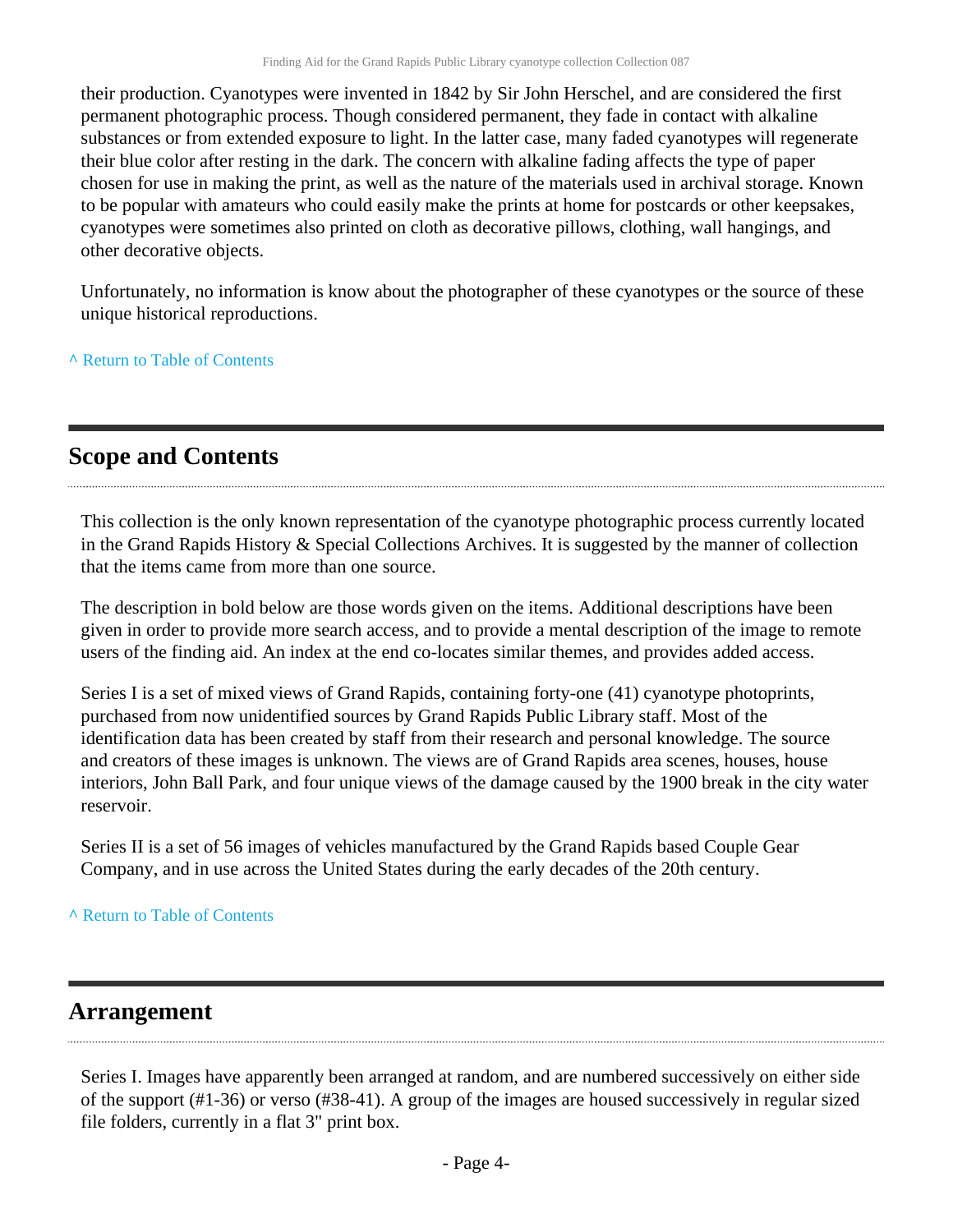Series II. Arranged by number recorded in the image.

**^** [Return to Table of Contents](#page-1-0)

### <span id="page-4-0"></span>**Administrative Information**

#### **Publication Statement**

Grand Rapids Public Library, Grand Rapids History and Special Collections Department

111 Library Street NE Grand Rapids, Michigan 49503 [localhis@grpl.org](mailto:localhis@grpl.org) URL:<http://www.grpl.org>

#### **Immediate Source of Acquisition**

Library purchases and various donors. Accession numbers include 1991.023. Some donor data on photographs.

**^** [Return to Table of Contents](#page-1-0)

### <span id="page-4-1"></span>**Controlled Access Headings**

- photographs
- Automobile industry and trade -- Michigan -- Grand Rapids
- Grand Rapids (Mich.) -- History -- Photographs
- Couple Gear Company

### <span id="page-4-2"></span>**Collection Inventory**

#### <span id="page-4-3"></span>**Series I. Mixed Set**

#### <span id="page-4-4"></span>**Images 1-16**

**Title/Description Instances**

#1 Cascade Springs. Shows park-like setting.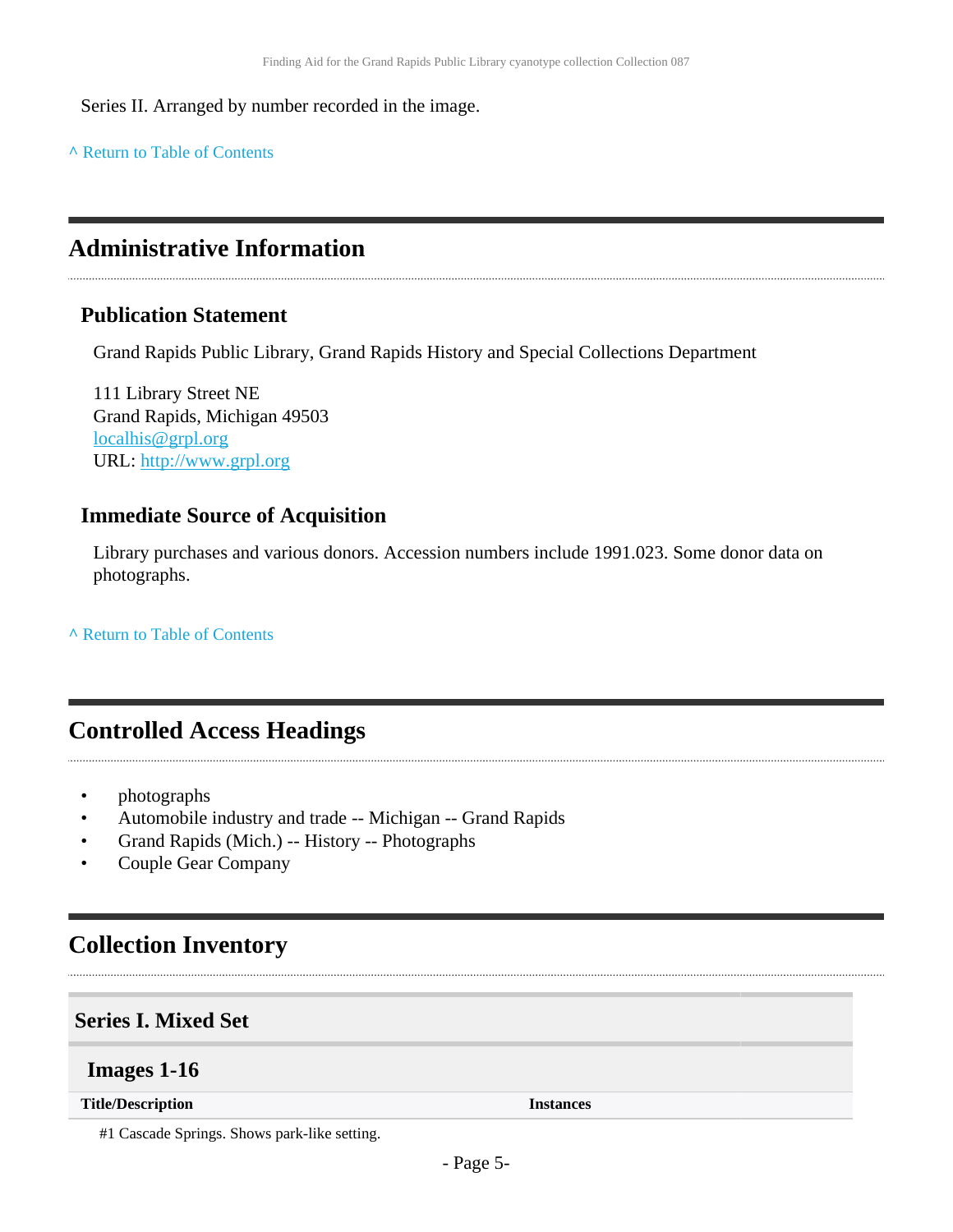|                                                                                                                                                                              | Box 1 | Folder 1 |  |
|------------------------------------------------------------------------------------------------------------------------------------------------------------------------------|-------|----------|--|
| #2 Channel and bridge between Fisk and Reeds Lake. Man in<br>straw hat rowing a boat in channel near bridge underpass.                                                       | Box 1 | Folder 1 |  |
| #3 Hazel, and smaller boat Trixie, at dock, probably on Reeds<br>Lake.                                                                                                       | Box 1 | Folder 1 |  |
| #4 O-wash-ta-nong Boat Club, Reeds Lake                                                                                                                                      | Box 1 | Folder 1 |  |
| #5 Wealthy Ave. (Park) Baptist Church [Tentative ID.<br>Previously misidentified as O-Wash-ta-nog Boat Club]                                                                 | Box 1 | Folder 1 |  |
| #6 Interior, unidentified, possibly the O-Wash-ta-nong Boat<br>Club. Floral draperies at room entrance, table. Over-lighting or<br>fading of image obscures image in center. | Box 1 | Folder 1 |  |
| #7 Cascade house, unidentified. Woman with dog standing, and<br>boy on porch.                                                                                                | Box 1 | Folder 1 |  |
| #8 Small boathouse and pier with 2 males(?) and row boat at<br>pier                                                                                                          | Box 1 | Folder 1 |  |
| #9 Grand Rapids View. Bird's eye view toward Grand Rapids<br>city, from east, including old City Hall and County Building.                                                   | Box 1 | Folder 1 |  |
| #10 Grand Rapids View. Bird's eye view toward Grand River                                                                                                                    | Box 1 | Folder 1 |  |
| #11 Grand Rapids View. Bird's eye view. Tower center right is<br>Berkey & Gay.                                                                                               | Box 1 | Folder 1 |  |
| #12 Grand Rapids View. Bird's eye view with road center,<br>stretching to the horizon                                                                                        | Box 1 | Folder 1 |  |
| #13 Boat Club Street Entrance, Lakeside Club [Tentative ID]                                                                                                                  | Box 1 | Folder 1 |  |
| #14 Lakeside Club, Reeds Lake, view from lake                                                                                                                                | Box 1 | Folder 1 |  |
| #15 Lakeside Club, Reeds Lake, view from land, with picket<br>fence walkway, horse-drawn carriage in lane.                                                                   | Box 1 | Folder 1 |  |
| #16 Ramona Park, Second Pavilion with tower [Tentative ID]                                                                                                                   | Box 1 | Folder 1 |  |
|                                                                                                                                                                              |       |          |  |

# <span id="page-5-0"></span>**Images 17-32**

| <b>Title/Description</b> |                                                                             | <b>Instances</b> |          |
|--------------------------|-----------------------------------------------------------------------------|------------------|----------|
|                          | #17 Robinson(?) Road View. Robinsons horse and buggy<br>(surrey) on ? Road. | Box 1            | Folder 2 |
|                          | #18 Thornapple River at Cascade?                                            | Box 1            | Folder 2 |
|                          | $#19$ Thornapple(?) River                                                   | Box 1            | Folder 2 |
|                          | #20 Wooded scene, with man-made water flow constructions,<br>Flume          | Box 1            | Folder 2 |
|                          | #21 Dr. Addison Robinson, dentist d. 1913, on dock at Reed's<br>Lake        | Box 1            | Folder 2 |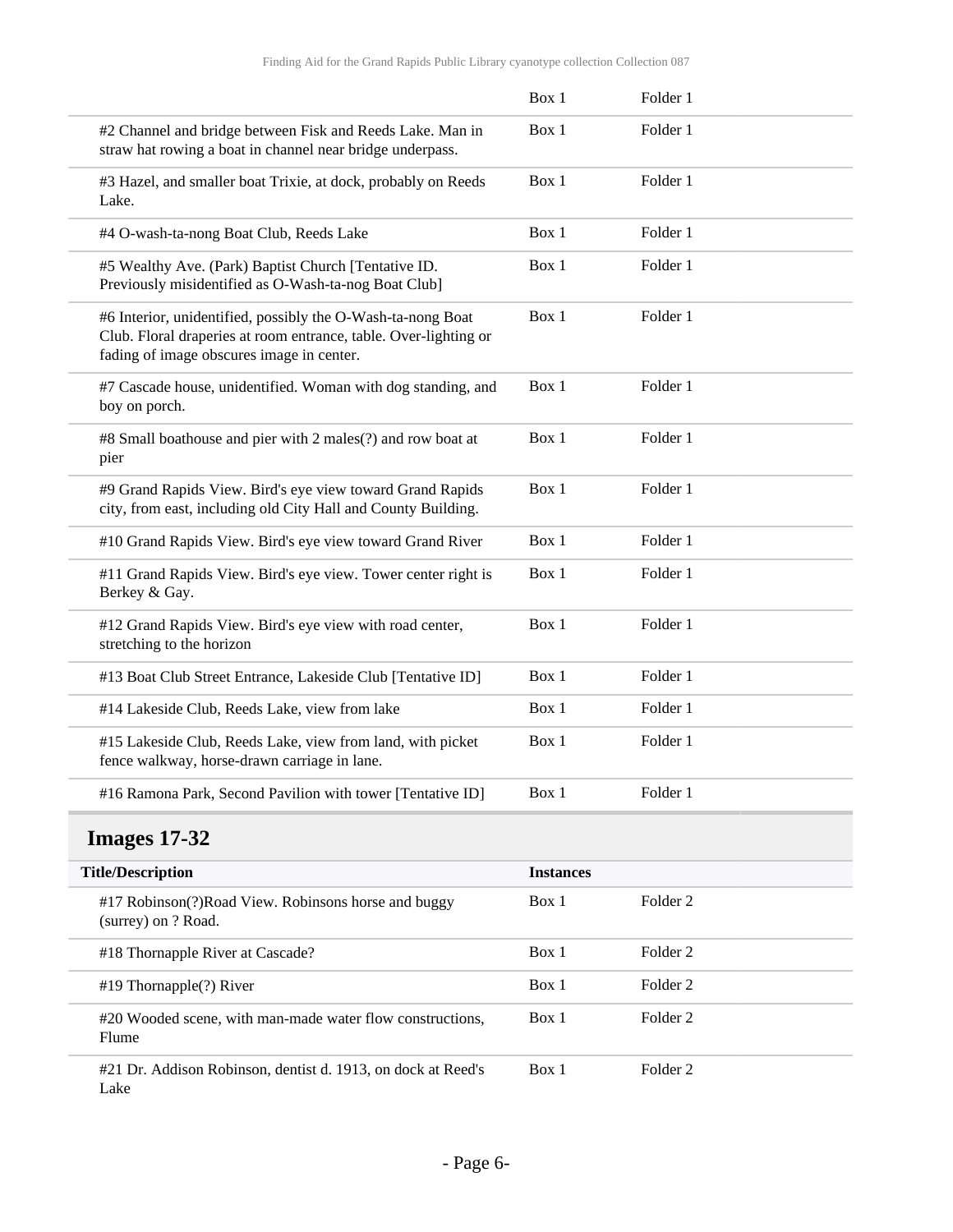<span id="page-6-0"></span>

| #22 Inside of Boat Club, Reeds Lake? O-Wash-ta-nong or<br>Lakeside clubs.                                                                                                                                                                                                                                                                                                                                                                                                                                                            | Box 1            | Folder <sub>2</sub> |
|--------------------------------------------------------------------------------------------------------------------------------------------------------------------------------------------------------------------------------------------------------------------------------------------------------------------------------------------------------------------------------------------------------------------------------------------------------------------------------------------------------------------------------------|------------------|---------------------|
| #23 Cherry(?) St. View. Man in wagon with horse, turning<br>corner, another man looking on. Large building in background<br>left. Post on street corner near left, with possible large rock in<br>street near curb.                                                                                                                                                                                                                                                                                                                  | Box 1            | Folder <sub>2</sub> |
| #24 Unidentified tree-lined street.                                                                                                                                                                                                                                                                                                                                                                                                                                                                                                  | Box 1            | Folder <sub>2</sub> |
| #25 Grand Rapids View. View of Grand Rapids, believed to<br>from down river, possibly from West side, toward dam, with<br>Berkey & Gay tower visible center right                                                                                                                                                                                                                                                                                                                                                                    | Box 1            | Folder <sub>2</sub> |
| #26 (44) 54 Sheldon Ave., Robinson Residence 1894-1922.                                                                                                                                                                                                                                                                                                                                                                                                                                                                              | Box 1            | Folder <sub>2</sub> |
| <b>General</b>                                                                                                                                                                                                                                                                                                                                                                                                                                                                                                                       |                  |                     |
| Previously identified as the Amberg Residence, 54<br>Sheldon Ave., no evidence of Amberg residence has yet<br>been found. However, a David M. Amberg is listed in the<br>1879/80 through 1892 directories at 56 Sheldon Ave. It is<br>known that the house shown was the home & office of Dr.<br>Albert Robinson, when it was still 44 Sheldon St., later<br>54. Per city directories, the house was purchased by the<br>Robinsons around 1894, and Mrs. Jennie M. Robinson<br>(widow) lived in the house until 1922. See image #27. |                  |                     |
| #27 Dr. Albert Robinson, Mrs. Jennie M. Robinson?, Doris<br>(baby) and Olga Robinson at Home/Office 44 Sheldon Ave.                                                                                                                                                                                                                                                                                                                                                                                                                  | Box 1            | Folder <sub>2</sub> |
| #28 Unidentified house interior. Class front bookshelves,<br>rocking chair and 2 other chairs, draped entry into next room.                                                                                                                                                                                                                                                                                                                                                                                                          | Box 1            | Folder <sub>2</sub> |
| #29 Helen Remington Faye, rowing in boat in unidentified<br>waters.                                                                                                                                                                                                                                                                                                                                                                                                                                                                  | Box 1            | Folder <sub>2</sub> |
| #30 Cascade Springs. Unidentied encampment, with tents.                                                                                                                                                                                                                                                                                                                                                                                                                                                                              | Box 1            | Folder <sub>2</sub> |
| #31 Unidentifed House interior. Fireplace with high bricking<br>and slim mantel. Clock on mantel has greyhouse type dog<br>figurine atop. Piano in corner, 2 rocking chairs.                                                                                                                                                                                                                                                                                                                                                         | Box 1            | Folder <sub>2</sub> |
| #32 Unidentified house, 2-3 stories, singled 2nd store, porches at<br>entrance 1st and 2nd storied.                                                                                                                                                                                                                                                                                                                                                                                                                                  | Box 1            | Folder <sub>2</sub> |
| <b>Images 33-41</b>                                                                                                                                                                                                                                                                                                                                                                                                                                                                                                                  |                  |                     |
| <b>Title/Description</b>                                                                                                                                                                                                                                                                                                                                                                                                                                                                                                             | <b>Instances</b> |                     |
| #33 Large House Corner of Union and Cherry. Possible the<br>same building as seen in back in #23 above.                                                                                                                                                                                                                                                                                                                                                                                                                              | Box 1            | Folder 3            |
| #34 Unidentified house seen through trees, with picket fence in<br>front.                                                                                                                                                                                                                                                                                                                                                                                                                                                            | Box 1            | Folder <sub>3</sub> |
| #35 Fountain, probably Fulton Street Park.                                                                                                                                                                                                                                                                                                                                                                                                                                                                                           | Box 1            | Folder 3            |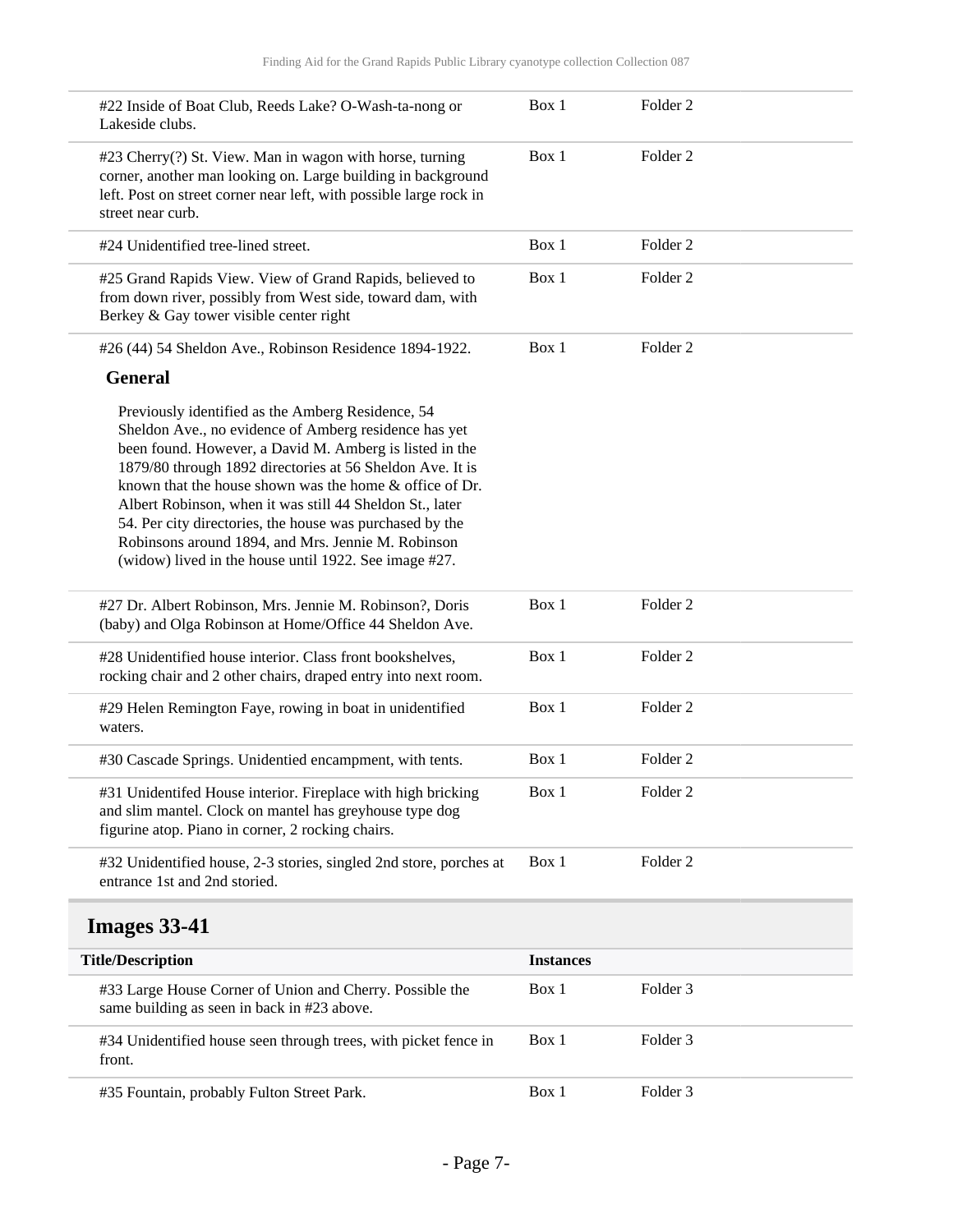| #36 Houses on unidentified tree-lined street. Horse hitch near<br>right corner?                                                     | Box 1 | Folder 3 |
|-------------------------------------------------------------------------------------------------------------------------------------|-------|----------|
| #37 John Ball Park. Bird's eye view of Greenhouse with ponds.                                                                       | Box 1 | Folder 4 |
| Water Reservoir Break, 1900                                                                                                         | Box 1 | Folder 5 |
| #38 Unidentified houses, standing. Rubble of one house at top of<br>hill against standing house. Church in background center right. | Box 1 | Folder 5 |
| #39 Rubble, seen through trees, with many people standing<br>around.                                                                | Box 1 | Folder 5 |
| #40 Distant bird's eye view of scene. Houses. Railway. People<br>gathered above, on right side of railway underpass                 | Box 1 | Folder 5 |
| #41 Scene of slide, downhill to right, with house viewed on<br>opposite side of slide. People on lower portion of slide.            | Box 1 | Folder 5 |

Series II. Couple Gear Co. Blueprints

#### <span id="page-7-0"></span>**19, 50, 53, 56, 57, 63, 92**

| <b>Title/Description</b>                                                                                                                                                                                                                                                                             | <b>Instances</b> |          |  |
|------------------------------------------------------------------------------------------------------------------------------------------------------------------------------------------------------------------------------------------------------------------------------------------------------|------------------|----------|--|
| 19 "Couple Gear Freight Wheel Co., Makers, Grand Rapids,<br>Mich".--Displayed on side of seating section, with lantern<br>above.                                                                                                                                                                     | Box 2            | Folder 1 |  |
| 50 The Ice Delivery Co. "Ice When You Want It" parade of<br>trucks with bands on board, on curve of unidentified streetscape.                                                                                                                                                                        | Box 2            | Folder 1 |  |
| 53 Flatbed loaded with what appear to be extra long wood<br>laths parked in front of a large building. Building ID has<br>Tatterball's, 1882. A poster at lower right on the building<br>appears to advertise an Automobile show, Nov. 30-Dec. 7, 1907.<br>Label on base of truck too small to read. | Box 2            | Folder 1 |  |
| 56 Pittsburgh Malleable iron Co. truck, from Bellefield Motor<br>Co., Agents, Couple Gear Freight Wheel Co., Makers, Grand<br>Rapids, Mich. "The Keeley Institute" is on the hill in the<br>background.                                                                                              | Box 2            | Folder 1 |  |
| 57 Pittsburgh Malleable Iron Co. Perhaps the same truck as<br>above, shown from a different angle and with sides up.                                                                                                                                                                                 | Box 2            | Folder 1 |  |
| 63 Truck and extended wagon with bags of grain, probably, with<br>buildings behind.                                                                                                                                                                                                                  | Box 2            | Folder 1 |  |
| 92 Enclosed caravan type truck with "2199?" under the footplate<br>at the front.                                                                                                                                                                                                                     | Box 2            | Folder 1 |  |

### <span id="page-7-1"></span>**102, 107, 109, 118A, 119A, 131, 132, 134, 135, 136, 137, 142, 143-B, 143-D**

| <b>Title/Description</b>                               | <i><u><b>Instances</b></u></i> |                     |  |
|--------------------------------------------------------|--------------------------------|---------------------|--|
| 102 Short based vehicle with double lanterns at front. | Box 2                          | Folder <sub>2</sub> |  |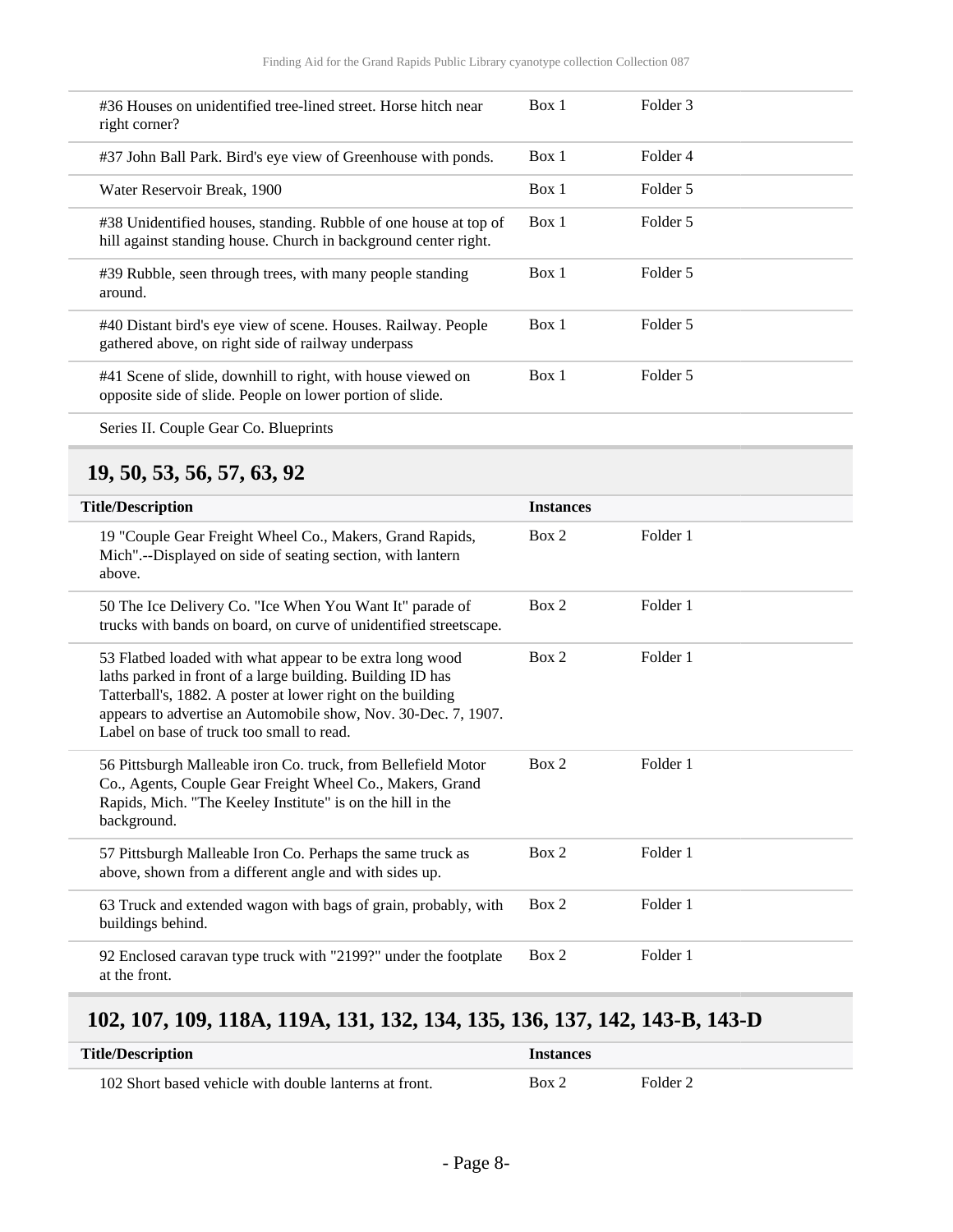| 107 Jenkins Flour Groceries. License plate 21166. Dec. 1,<br>[19]09. Truck stands on a brick street, in front of a brick<br>building. There is a "To Let" sign in the window center left.                                                                                                                 | Box 2 | Folder 2            |
|-----------------------------------------------------------------------------------------------------------------------------------------------------------------------------------------------------------------------------------------------------------------------------------------------------------|-------|---------------------|
| 109 Sign for the company, near the cab, has Tileson?  Co.<br>Paper Manufacturers. Another sign below the bed of the truck<br>reads: "Couple-Gear", W.E. Eldridge, Agent. Boston. Couple-<br>Gear Freight-Wheel Co., Makers, Grand Rapids, Mich.                                                           | Box 2 | Folder 2            |
| 118A "39" with a lattice type structure and wing on top, at the<br>center of the truck.                                                                                                                                                                                                                   | Box 2 | Folder <sub>2</sub> |
| 119A Commercial Truck Co., Drayage E. Storage.  No. 2302<br>to 12 East E. St. Has ladder sides                                                                                                                                                                                                            | Box 2 | Folder 2            |
| 131 Short bodied vehicle with a lock box on the side, "Couple<br>Gear" written on the radiator.                                                                                                                                                                                                           | Box 2 | Folder <sub>2</sub> |
| 132 The Ice Delivery Co. vehicle in country road setting.                                                                                                                                                                                                                                                 | Box 2 | Folder 2            |
| 134 Double images. Appears to be a fire vehicle drawn by the<br>couple gear short-bed vehicle, with a similar background in each<br>image, perhaps a grain elevator left rear.                                                                                                                            | Box 2 | Folder <sub>2</sub> |
| 135 No. 10. The Brown Shoe Co., Washington Ave. at 17th<br>St. Prescott Motor Car Co., Agts., 1728 Walnut St., St. Louis,<br>Kansas City, Mo. Brown's 5 Star Shoes are Best                                                                                                                               | Box 2 | Folder 2            |
| 136 Church E. Gates & Co., Inc. Lumber & Timber. Church E.<br>Gates 8 Co., Inc. 138th St., 8 Mott Ave. Truck appears loaded<br>with lumber with a house on a hill behind in partial view.                                                                                                                 | Box 2 | Folder <sub>2</sub> |
| 137 Curtis-Blaisdell Co. Auto 2. Appears to be a sand or dirt<br>truck.                                                                                                                                                                                                                                   | Box 2 | Folder 2            |
| 142 Flatbed loaded with board planks. Prescott Motor Car Co.,<br>Agts., 1728 Walnut St., St. Louis, Kansas City, Mo.                                                                                                                                                                                      | Box 2 | Folder <sub>2</sub> |
| 143-B Has the "Couple Gear" logo written on a side piece,<br>instead of the radiator. Appears to be a dump truck with a chain<br>hinged door at the side for unloading? Prescott Motor Car Co.,<br>Agts., 1728 Walnut St., St. Louis, Kansas City, Mo.                                                    | Box 2 | Folder <sub>2</sub> |
| 143-D Appears to be the same dump truck as above, this time<br>with the bed raised to the dumping position. The empty interior<br>appears to show the side doors on either side, but the back is<br>open to dump the load. Prescott Motor Car Co., Agts., 1728<br>Walnut St., St. Louis, Kansas City, Mo. | Box 2 | Folder 2            |

# <span id="page-8-0"></span>**153, 158, 159, 165, 167, 168, 169, 173, 176, 179, 180, 181, 185**

| <b>Title/Description</b>                                                                                                    | <b>Instances</b> |          |
|-----------------------------------------------------------------------------------------------------------------------------|------------------|----------|
| 153 Pynchon St. Fire Station, with a long ladder truck standing<br>in front with firemen atop and standing along side.      | Box 2            | Folder 3 |
| 158 F.D.N.Y. Engine 31 / Battalion 21. Couple Gear first truck<br>loaded with firemen posed at the entrance of a firehouse. | Box 2            | Folder 3 |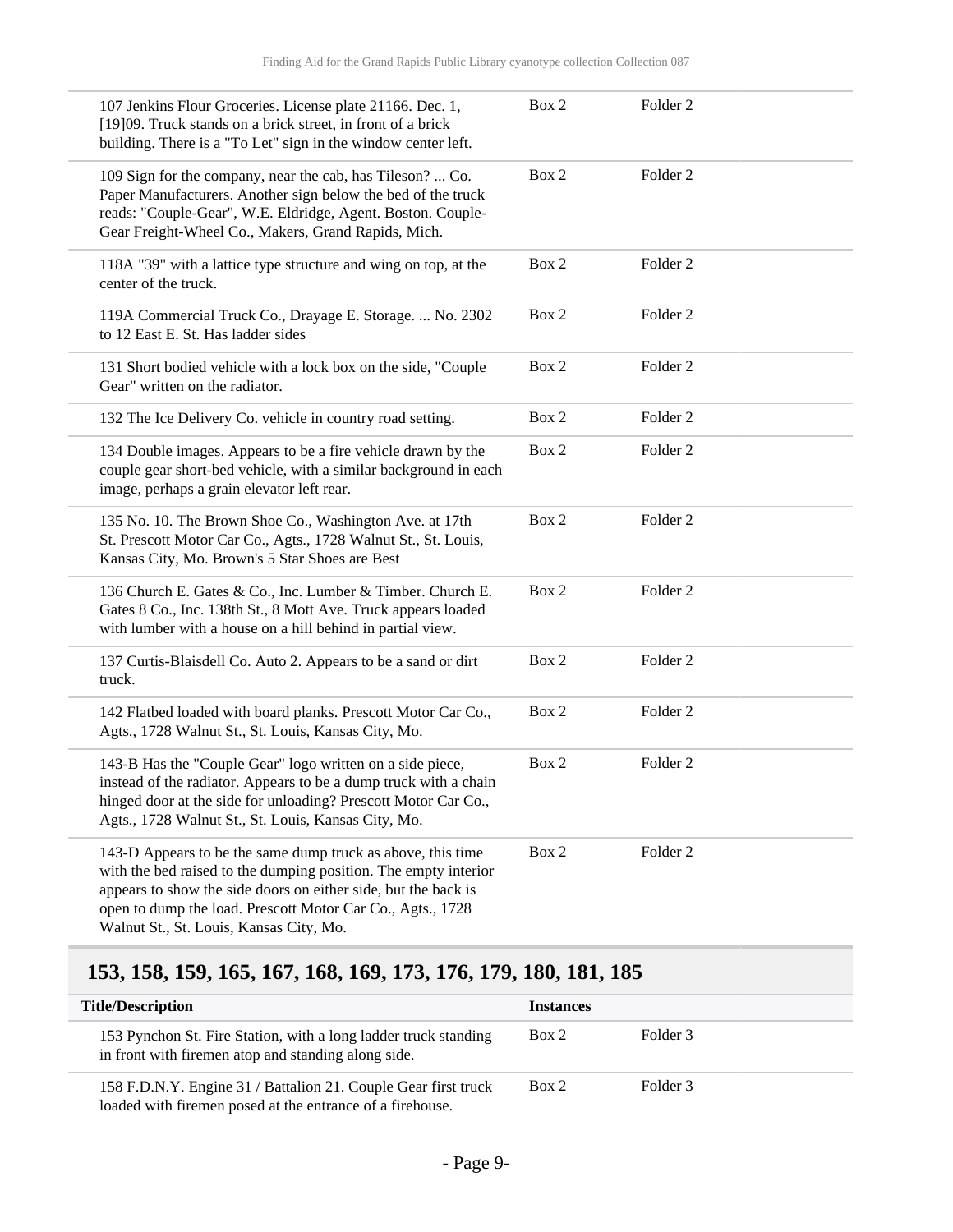| 159 Another view of the same firehouse, truck and crew,<br>showing a corner view of the city street, and a corner fire plug?                                                                                                 | Box 2 | Folder <sub>3</sub> |
|------------------------------------------------------------------------------------------------------------------------------------------------------------------------------------------------------------------------------|-------|---------------------|
| 165 Two vehicles and crew posed on a city street. The rear<br>vehicle has a sort of house structure with a front pulley, labeled<br>C.J. Cook co. A two story house behind is flanked by larger<br>buildings on either side. | Box 2 | Folder <sub>3</sub> |
| 167 Curtis Blaisdell Co. Auto 7. Dump truck type standing on a<br>brick street with a high stone wall behind.                                                                                                                | Box 2 | Folder <sub>3</sub> |
| 168 Flat bed with side lock box. Nos. 168 and 158 have ID notes<br>on verso.                                                                                                                                                 | Box 2 | Folder <sub>3</sub> |
| 169 No Couple Gear ID. Large spoked wheels at the back, with<br>upright posts around the bed to hold the side pieces, perhaps.                                                                                               | Box 2 | Folder <sub>3</sub> |
| 173 Long fire vehicle posed in front of a brick building with a<br>man looking out a window on the second level.                                                                                                             | Box 2 | Folder <sub>3</sub> |
| 176 Electric Truck operated by Edison Current. Edison light<br>dump truck, on a brick street with buildings behinds.                                                                                                         | Box 2 | Folder 3            |
| 179 Fire vehicle 117 with a driver and two at the end, standing<br>in front of a building with another building in the background<br>right.                                                                                  | Box 2 | Folder <sub>3</sub> |
| 180 Another view of 117 from the side without firemen.<br>This view shows the New York Foundling Hospital in the<br>background, which may be the background building at right seen<br>in the image above.                    | Box 2 | Folder <sub>3</sub> |
| 181 "6", 3rd Ave. Ry. Co. Loaded utility vehicle with driver<br>surrounded by large buildings.                                                                                                                               | Box 2 | Folder <sub>3</sub> |
| 185 Short bed vehicle with side lock box, appears to have a<br>wood box full of material on the back.                                                                                                                        | Box 2 | Folder <sub>3</sub> |

# <span id="page-9-0"></span>**201, 206, 208, 211, 212, 214, 216, 217, 218, 219, 224, 225**

| <b>Title/Description</b>                                                                                                                                                                       | <b>Instances</b> |          |
|------------------------------------------------------------------------------------------------------------------------------------------------------------------------------------------------|------------------|----------|
|                                                                                                                                                                                                |                  |          |
| 201. Couple Gear ID no visible.                                                                                                                                                                | Box 2            | Folder 4 |
| 206 Clarence L. Smith Co., Excavating and Shoring, 30th St.<br>and 11th Ave., License no. 100982NY Covered double cab.<br>Standing in front of a warehouse type building with loading<br>dock. | Box 2            | Folder 4 |
| 208 Covered cab, large lock box on the side, no obvious ID                                                                                                                                     | Box 2            | Folder 4 |
| 211 3rd Ave. R.Y. Co., Board of Health Permit No. 8. "10"<br>Dump truck type function?, with large spoked wheels at back<br>and single front wheel. Standing in front of large building.       | Box 2            | Folder 4 |
| 212 Fuzzy view of a large dump truck with a covered front<br>cab, large spoked back wheels, standing in front of a wooden<br>building or fence.                                                | Box 2            | Folder 4 |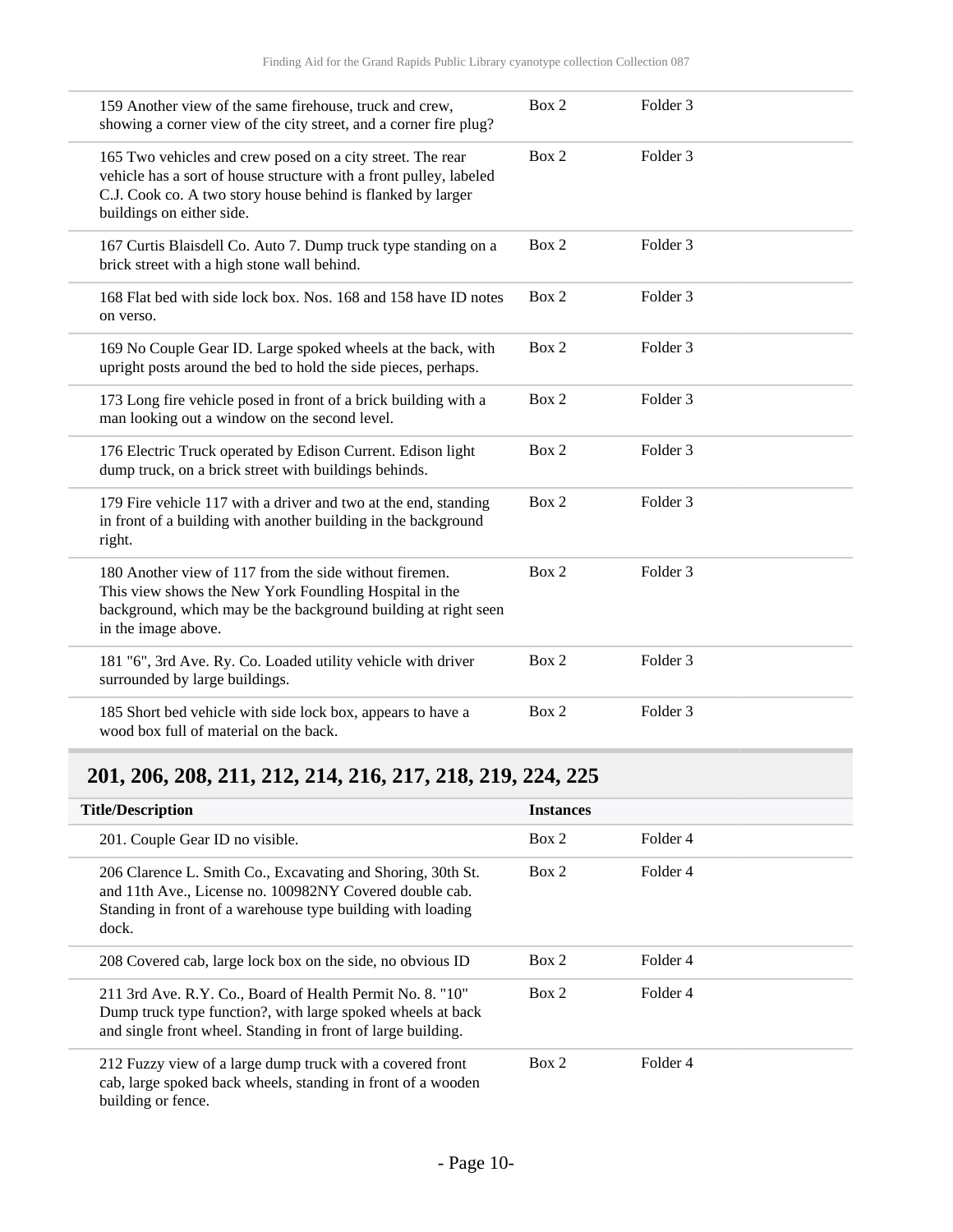| 214 Front end view with what might be a small ID plate bottom<br>center under the face plate.                                                                                                                          | Box 2 | Folder 4 |
|------------------------------------------------------------------------------------------------------------------------------------------------------------------------------------------------------------------------|-------|----------|
| 216 Ahrens-Fox Steam Electric "Continental" Fire vehicle with<br>bell                                                                                                                                                  | Box 2 | Folder 4 |
| 217 Road construction scene with wood carrying vehicle and<br>others, plus crews.                                                                                                                                      | Box 2 | Folder 4 |
| 218 Long Fire vehicle which might read: Medicine Hat Fire<br>Department. Vehicle and firemen standing in front of a Fire<br>Department Building. A small wood structure center right has a<br>horse standing in front. | Box 2 | Folder 4 |
| 219 Another view of the same building and vehicle, this time<br>with the long ladder extended from the vehicle, above the<br>decorative center tower of the building, with a man at the top of<br>the ladder.          | Box 2 | Folder 4 |
| 224 Covered cab dump truck with Michigan license 1913<br>"5023M"                                                                                                                                                       | Box 2 | Folder 4 |
| 225 Same truck from the side has "Blackston E. Val ley Gas<br>& Electric Co.                                                                                                                                           | Box 2 | Folder 4 |

## <span id="page-10-0"></span>**229, 234, 241, 242, 256, 291, 298**

| <b>Title/Description</b>                                                                                                                                                                                                              | <b>Instances</b> |          |
|---------------------------------------------------------------------------------------------------------------------------------------------------------------------------------------------------------------------------------------|------------------|----------|
| 229 Dump truck with dirt standing in front of a vine covered<br>building with ornate iron fencing.                                                                                                                                    | Box 2            | Folder 5 |
| 234 Front end view of Couple Gear truck on country road. Main<br>standing near the front left wheel. Africa American man inside<br>the cab and another standing on top in front of a large barrel<br>shaped construction on the rear. | Box 2            | Folder 5 |
| 241 New York Railways Company. Dump truck which appears<br>to be constructed in two detachable units.                                                                                                                                 | Box 2            | Folder 5 |
| 242 Couple Gear truck with covered cab, and steal sides to the<br>bed, chains on the front tires, large spoked rear wheels. License<br>plate 6023M partially visible under the truck front.                                           | Box 2            | Folder 5 |
| 256 Long covered truck bed with a motor centered behind the<br>driver, a cason pulled behind the truck, and a spindle, perhaps<br>for hose or wire, in the side rear of the truck bed.                                                | Box 2            | Folder 5 |
| 291 Long flat bed with gear, such as might be used at a railway<br>station.                                                                                                                                                           | Box 2            | Folder 5 |
| No. 298 has sign: Built by H.E. Homes & Co. Automobile Body<br>Builders, 744-746 Folsom St., S.F. License A2295. Standing in<br>front of a large building.                                                                            | Box 2            | Folder 5 |

# <span id="page-10-1"></span>**314-A, 327, 328, 331, 338, 362**

| <b>Title/Description</b> |  |
|--------------------------|--|
|                          |  |

Instances